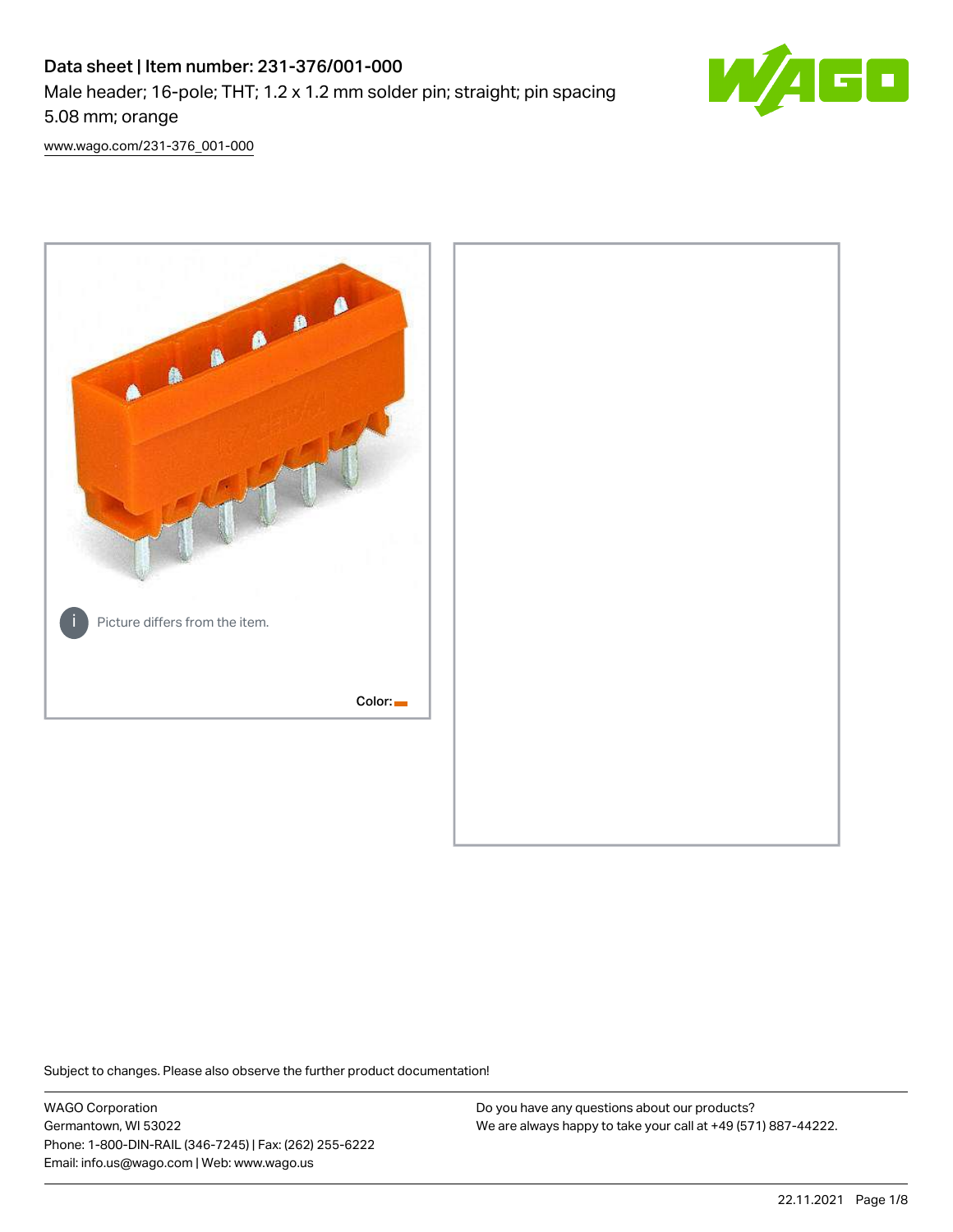

Dimensions in mm

 $L =$  (pole no.  $-1$ ) x pin spacing  $+8.2$  mm

#### Item description

- **Horizontal or vertical PCB mounting via straight or angled solder pins**
- 1.2 x 1.2 mm solder pins allow nominal current up to 16 A, enhancing stability of shorter headers
- $\blacksquare$ With coding fingers

#### Data Notes

Safety information 1 The MCS – MULTI CONNECTION SYSTEM includes connectors

Subject to changes. Please also observe the further product documentation!  $\nu$ 

WAGO Corporation Germantown, WI 53022 Phone: 1-800-DIN-RAIL (346-7245) | Fax: (262) 255-6222 Email: info.us@wago.com | Web: www.wago.us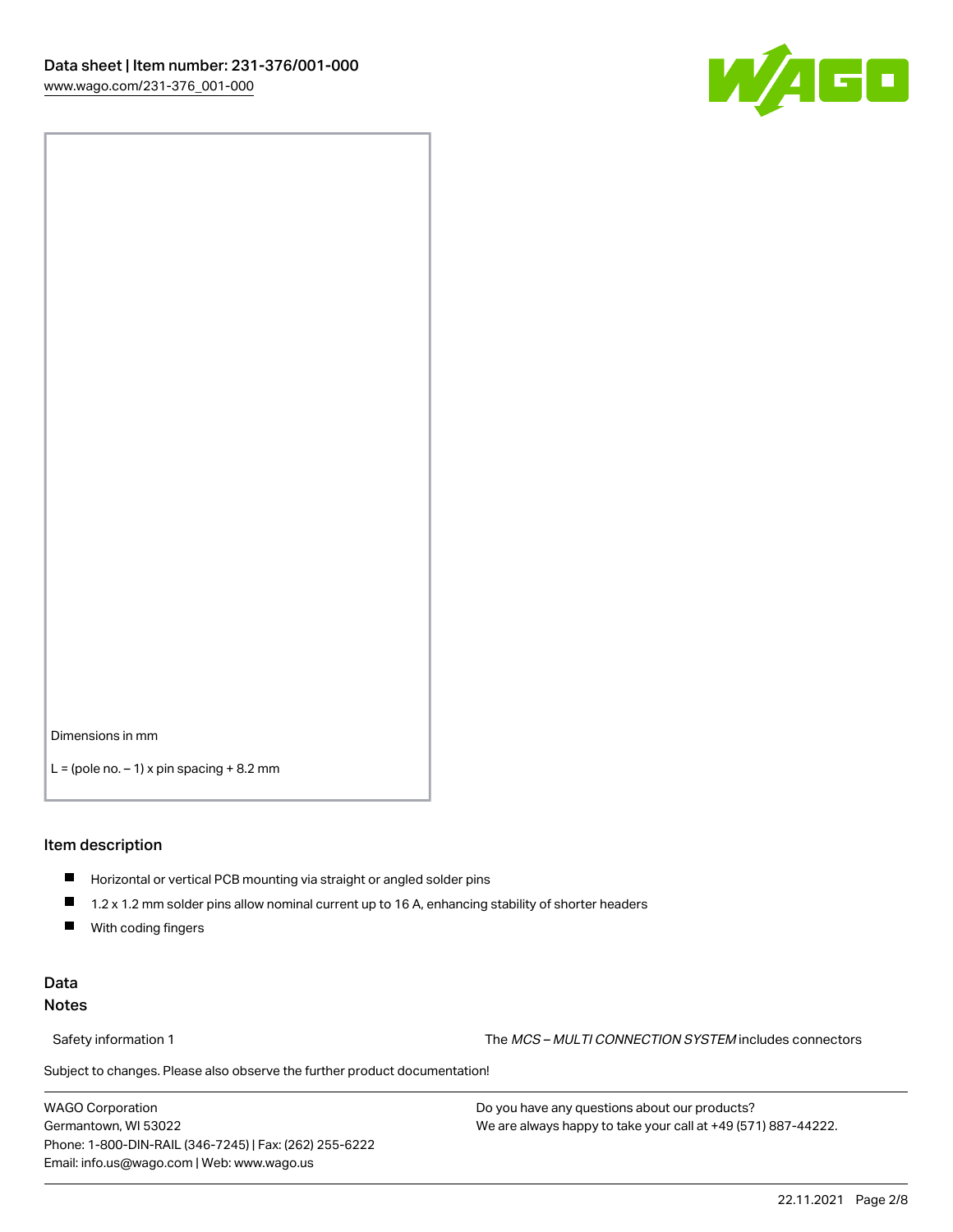

without breaking capacity in accordance with DIN EN 61984. When

|           | used as intended, these connectors must not be connected<br>/disconnected when live or under load. The circuit design should<br>ensure header pins, which can be touched, are not live when<br>unmated.                                                             |
|-----------|---------------------------------------------------------------------------------------------------------------------------------------------------------------------------------------------------------------------------------------------------------------------|
| Variants: | Other pole numbers<br>3.8 mm pin projection for male headers with straight solder pins<br>Gold-plated or partially gold-plated contact surfaces<br>Other versions (or variants) can be requested from WAGO Sales or<br>configured at https://configurator.wago.com/ |

#### Electrical data

#### IEC Approvals

| Ratings per                 | IEC/EN 60664-1                                            |
|-----------------------------|-----------------------------------------------------------|
| Rated voltage (III / 3)     | 250 V                                                     |
| Rated surge voltage (III/3) | 4 <sub>k</sub> V                                          |
| Rated voltage (III/2)       | 320 V                                                     |
| Rated surge voltage (III/2) | 4 <sub>k</sub> V                                          |
| Nominal voltage (II/2)      | 630 V                                                     |
| Rated surge voltage (II/2)  | 4 <sub>k</sub> V                                          |
| Rated current               | 16A                                                       |
| Legend (ratings)            | (III / 2) ≙ Overvoltage category III / Pollution degree 2 |

#### UL Approvals

| Approvals per                  | UL 1059 |
|--------------------------------|---------|
| Rated voltage UL (Use Group B) | 300 V   |
| Rated current UL (Use Group B) | 15 A    |
| Rated voltage UL (Use Group D) | 300 V   |
| Rated current UL (Use Group D) | 10 A    |

## Ratings per UL

| Rated voltage UL 1977 | 600 V |
|-----------------------|-------|
| Rated current UL 1977 |       |

# CSA Approvals

| Approvals per                   | ~~    |
|---------------------------------|-------|
| Rated voltage CSA (Use Group B) | 3UU 1 |

Subject to changes. Please also observe the further product documentation!

| <b>WAGO Corporation</b>                                | Do you have any questions about our products?                 |
|--------------------------------------------------------|---------------------------------------------------------------|
| Germantown, WI 53022                                   | We are always happy to take your call at +49 (571) 887-44222. |
| Phone: 1-800-DIN-RAIL (346-7245)   Fax: (262) 255-6222 |                                                               |
| Email: info.us@wago.com   Web: www.wago.us             |                                                               |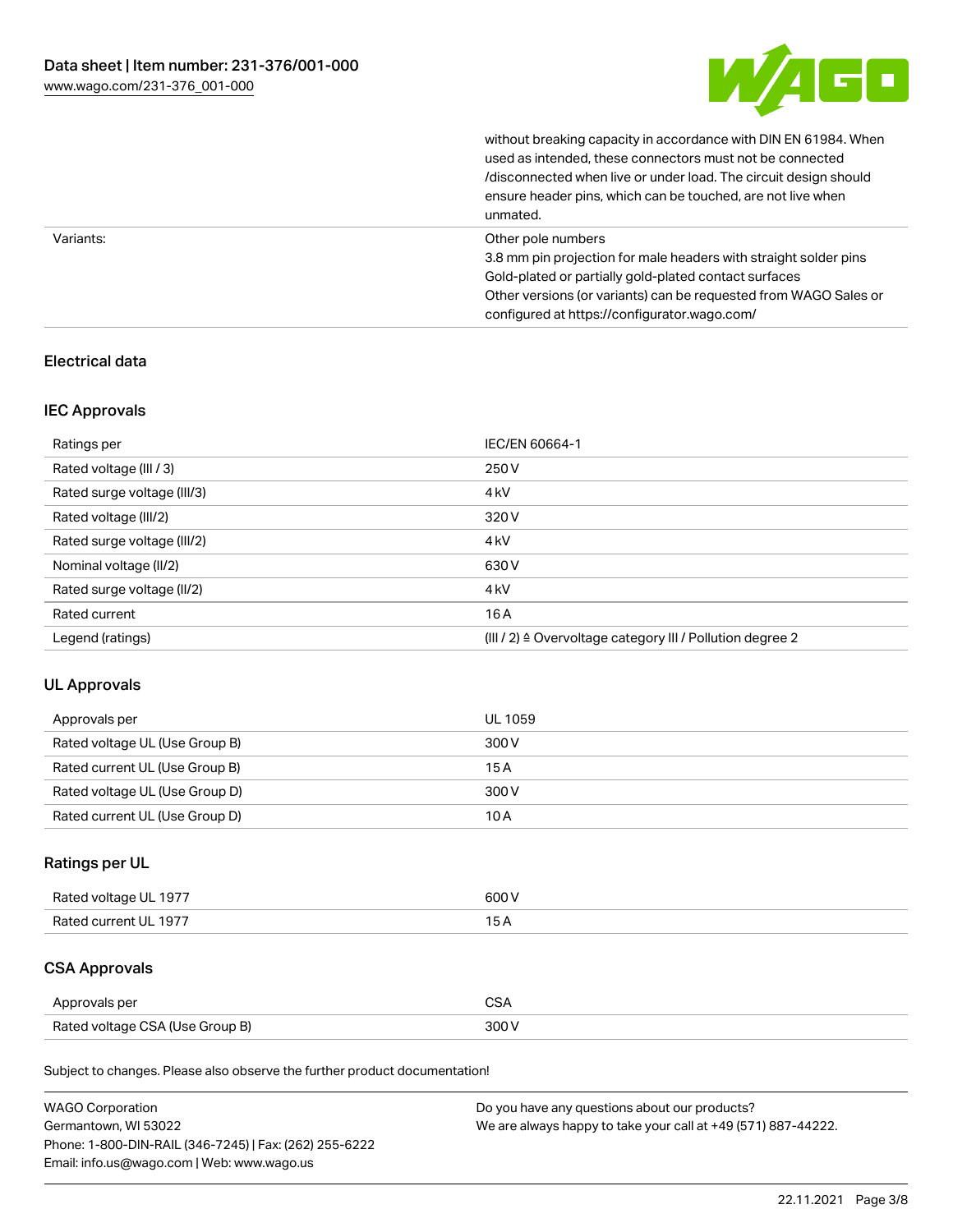[www.wago.com/231-376\\_001-000](http://www.wago.com/231-376_001-000)



| Rated current CSA (Use Group B) | 15 A  |
|---------------------------------|-------|
| Rated voltage CSA (Use Group D) | 300 V |
| Rated current CSA (Use Group D) | 10 A  |

#### Connection data

| Total number of potentials | 16 |
|----------------------------|----|
| Number of connection types |    |
| Number of levels           |    |

#### Connection 1

| Number of poles |  |
|-----------------|--|
|                 |  |

#### Physical data

| Pin spacing                          | 5.08 mm / 0.2 inch   |
|--------------------------------------|----------------------|
| Width                                | 84.4 mm / 3.323 inch |
| Height                               | 17 mm / 0.669 inch   |
| Height from the surface              | 12 mm / 0.472 inch   |
| Depth                                | 8.4 mm / 0.331 inch  |
| Solder pin length                    | 5 <sub>mm</sub>      |
| Solder pin dimensions                | $1.2 \times 1.2$ mm  |
| Drilled hole diameter with tolerance | $17^{(+0.1)}$ mm     |

#### Plug-in connection

| Contact type (pluggable connector) | Male connector/plug |
|------------------------------------|---------------------|
| Connector (connection type)        | for PCB             |
| Mismating protection               | No                  |
| Mating direction to the PCB        | $90^{\circ}$        |
| Locking of plug-in connection      | Without             |

## PCB contact

| PCB Contact                         | тнт                                      |
|-------------------------------------|------------------------------------------|
| Solder pin arrangement              | over the entire male connector (in-line) |
| Number of solder pins per potential |                                          |

Subject to changes. Please also observe the further product documentation!

WAGO Corporation Germantown, WI 53022 Phone: 1-800-DIN-RAIL (346-7245) | Fax: (262) 255-6222 Email: info.us@wago.com | Web: www.wago.us Do you have any questions about our products? We are always happy to take your call at +49 (571) 887-44222.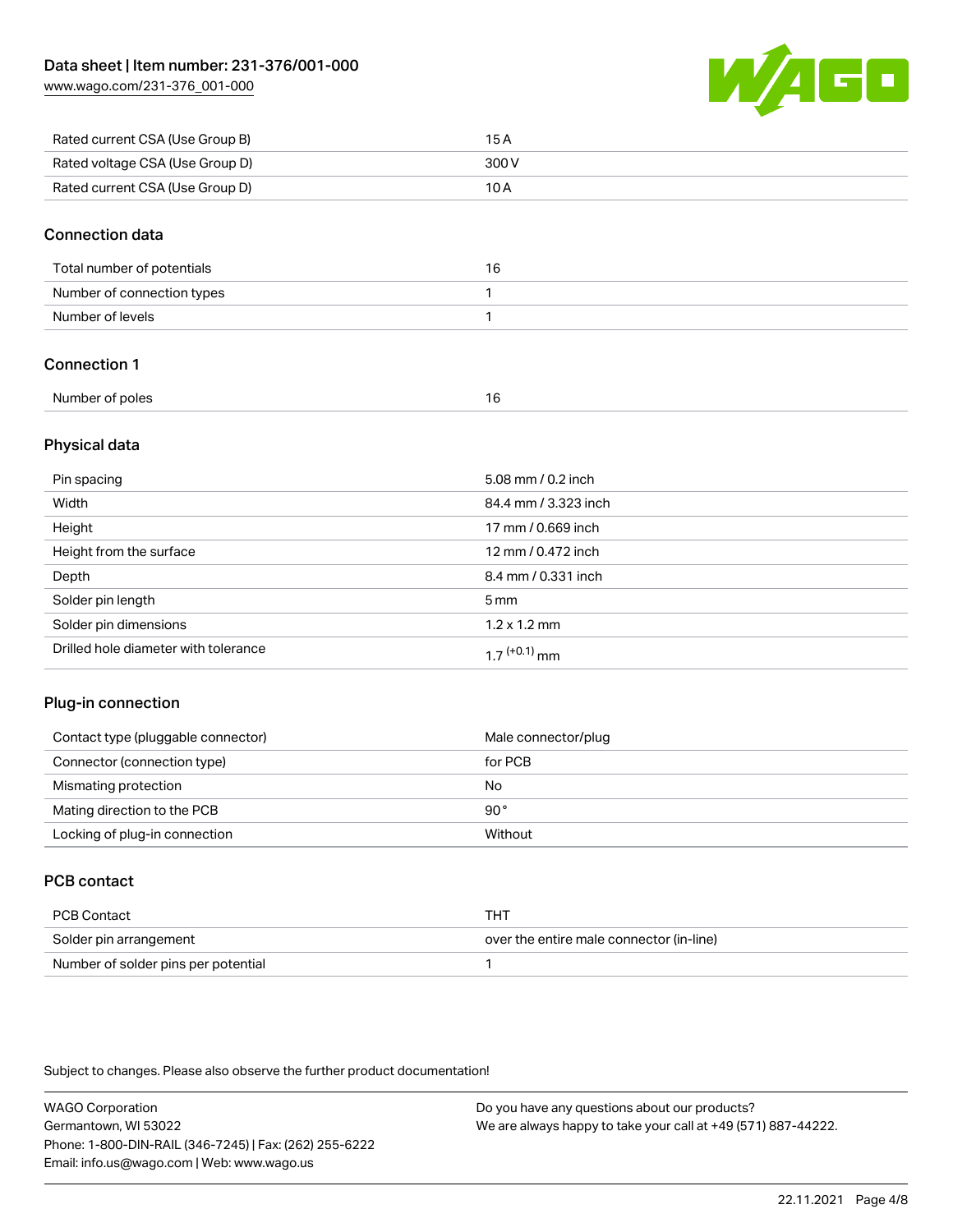

#### Material data

| orange                                 |
|----------------------------------------|
|                                        |
| Polyamide (PA66)                       |
| V <sub>0</sub>                         |
| Electrolytic copper (E <sub>Cu</sub> ) |
| tin-plated                             |
| 0.091 MJ                               |
| 6.1 g                                  |
|                                        |

#### Environmental requirements

| Limit temperature range | $+100 °C$<br>-60 |
|-------------------------|------------------|
|-------------------------|------------------|

#### Commercial data

| Product Group         | 3 (Multi Conn. System) |
|-----------------------|------------------------|
| PU (SPU)              | 50 Stück               |
| Packaging type        | box                    |
| Country of origin     | DE                     |
| <b>GTIN</b>           | 4044918930031          |
| Customs tariff number | 8536694040             |

#### Approvals / Certificates

#### Country specific Approvals

| Logo | Approval                                            | <b>Additional Approval Text</b> | Certificate<br>name |
|------|-----------------------------------------------------|---------------------------------|---------------------|
|      | <b>CB</b><br>DEKRA Certification B.V.               | IEC 61984                       | NL-39756            |
|      | <b>CSA</b><br>DEKRA Certification B.V.              | C <sub>22.2</sub>               | 1466354             |
| EMA  | <b>KEMA/KEUR</b><br><b>DEKRA Certification B.V.</b> | EN 61984                        | 2190761.01          |

#### Ship Approvals

Subject to changes. Please also observe the further product documentation!

| <b>WAGO Corporation</b>                                | Do you have any questions about our products?                 |
|--------------------------------------------------------|---------------------------------------------------------------|
| Germantown, WI 53022                                   | We are always happy to take your call at +49 (571) 887-44222. |
| Phone: 1-800-DIN-RAIL (346-7245)   Fax: (262) 255-6222 |                                                               |
| Email: info.us@wago.com   Web: www.wago.us             |                                                               |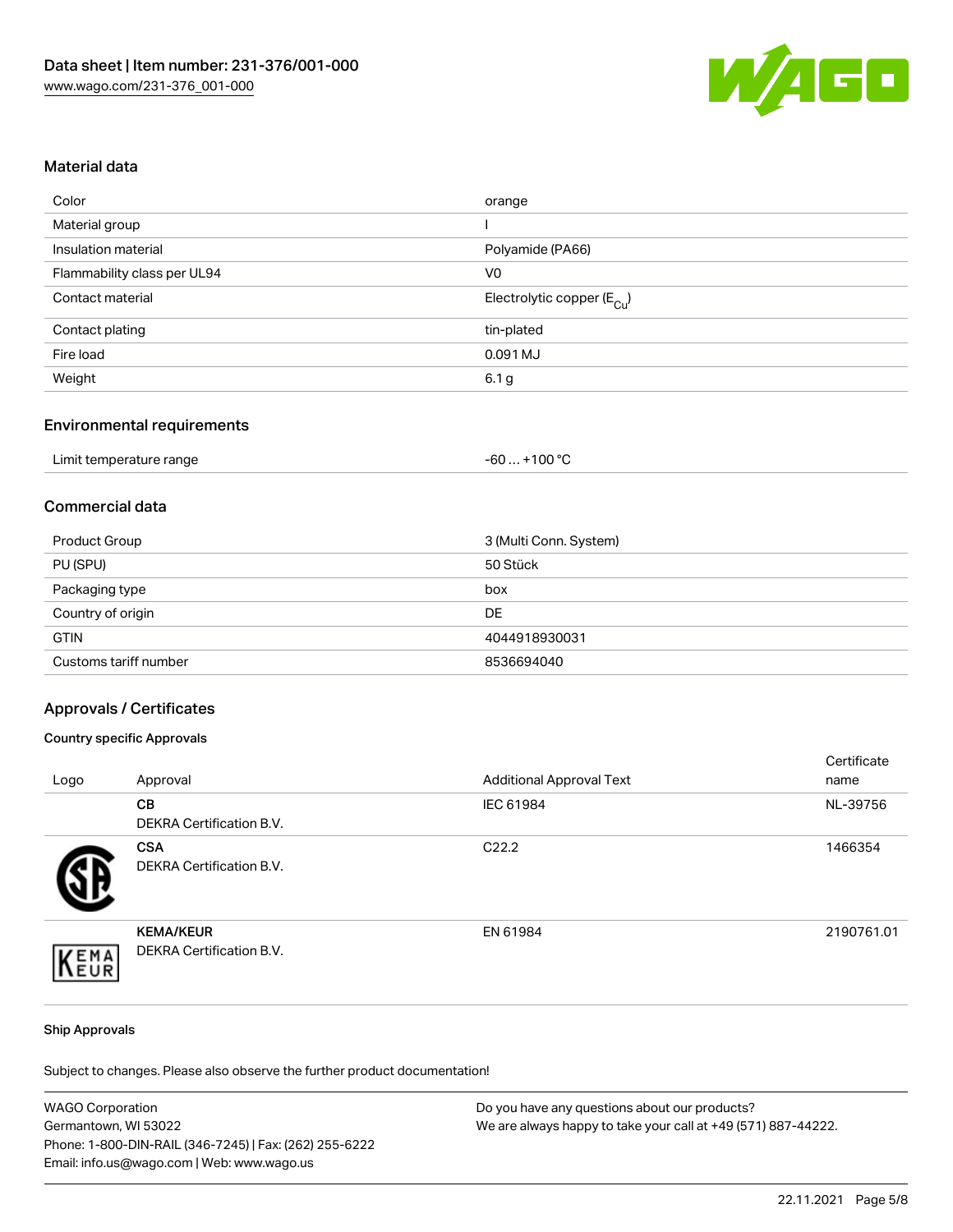## Data sheet | Item number: 231-376/001-000

[www.wago.com/231-376\\_001-000](http://www.wago.com/231-376_001-000)



| Logo                | Approval                                  | <b>Additional Approval Text</b> | Certificate<br>name               |
|---------------------|-------------------------------------------|---------------------------------|-----------------------------------|
| <b>ABS</b>          | <b>ABS</b><br>American Bureau of Shipping | $\overline{\phantom{0}}$        | $19-$<br>HG1869876-<br><b>PDA</b> |
| <b>UL-Approvals</b> |                                           |                                 |                                   |

| Logo | Approval                             | <b>Additional Approval Text</b> | Certificate<br>name |
|------|--------------------------------------|---------------------------------|---------------------|
| Э.   | UL<br>UL International Germany GmbH  | <b>UL 1977</b>                  | E45171              |
|      | UR<br>Underwriters Laboratories Inc. | <b>UL 1059</b>                  | E45172              |

# **Counterpart**



Item no.231-316/026-000 1-conductor female connector; CAGE CLAMP®; 2.5 mm²; Pin spacing 5.08 mm; 16-pole; 2,50 mm²; orange [www.wago.com/231-316/026-](https://www.wago.com/231-316/026-000) [000](https://www.wago.com/231-316/026-000)

#### Optional accessories

| Coding                                   |                                                                  |            |               |                      |
|------------------------------------------|------------------------------------------------------------------|------------|---------------|----------------------|
|                                          | Intermediate plate                                               |            |               |                      |
|                                          | Item no.: 231-500<br>Spacer; for formation of groups; light gray |            |               | www.wago.com/231-500 |
| Coding                                   |                                                                  |            |               |                      |
|                                          | Item no.: 231-129<br>Coding key; snap-on type; light gray        |            |               | www.wago.com/231-129 |
| <b>Downloads</b><br><b>Documentation</b> |                                                                  |            |               |                      |
| <b>Additional Information</b>            |                                                                  |            |               |                      |
| Technical explanations                   |                                                                  | 2019 Apr 3 | pdf<br>2.0 MB | Download             |

Subject to changes. Please also observe the further product documentation!

| <b>WAGO Corporation</b>                                | Do you have any questions about our products?                 |
|--------------------------------------------------------|---------------------------------------------------------------|
| Germantown, WI 53022                                   | We are always happy to take your call at +49 (571) 887-44222. |
| Phone: 1-800-DIN-RAIL (346-7245)   Fax: (262) 255-6222 |                                                               |
| Email: info.us@wago.com   Web: www.wago.us             |                                                               |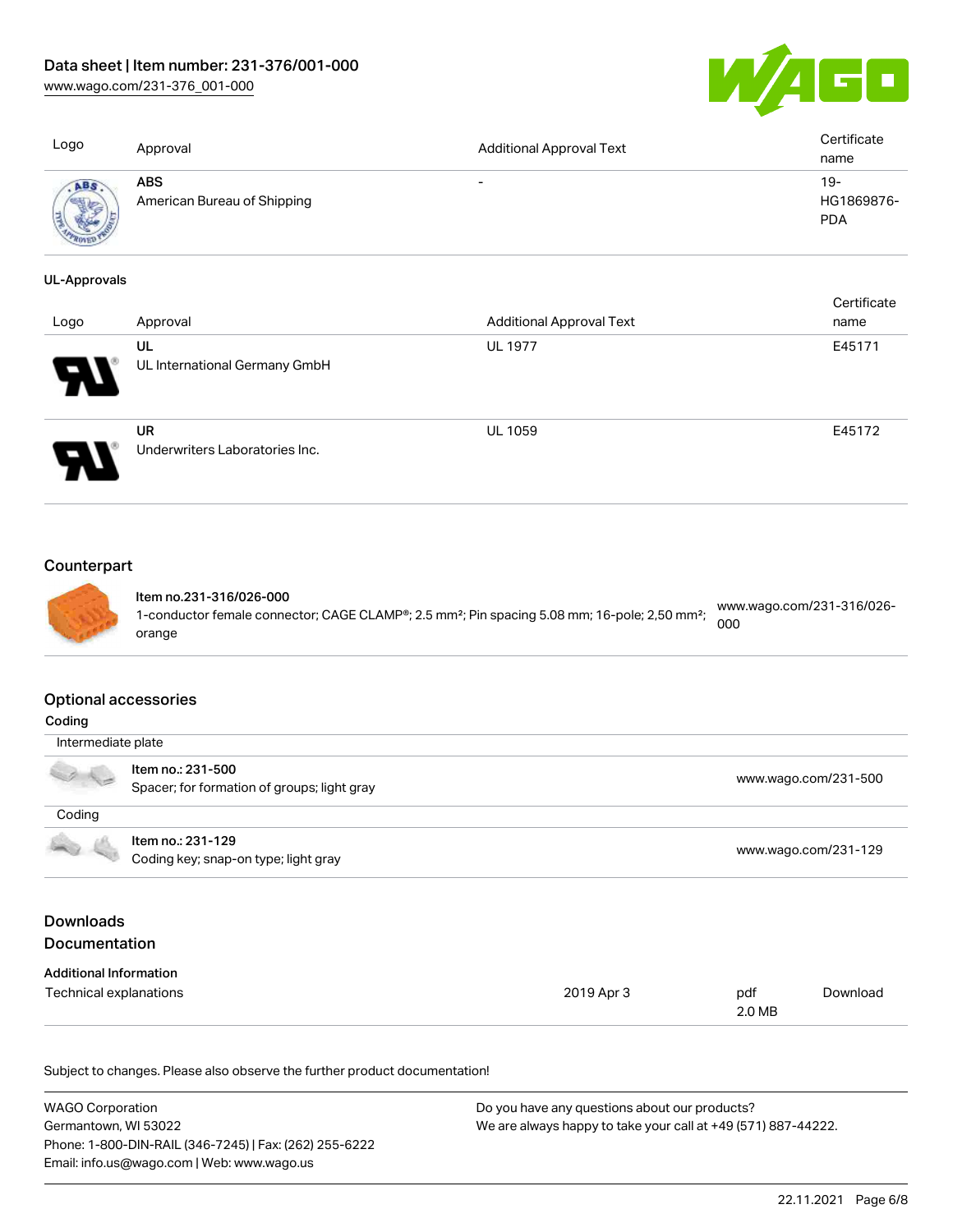

#### CAD files

# CAD data 2D/3D Models 231-376/001-000 URL [Download](https://www.wago.com/global/d/3D_URLS_231-376_001-000) CAE data EPLAN Data Portal 231-376/001-000 URL [Download](https://www.wago.com/global/d/EPLAN_URLS_231-376%252F001-000) ZUKEN Portal 231-376/001-000 URL [Download](https://www.wago.com/global/d/Zuken_URLS_231-376_001-000) EPLAN Data Portal 231-376/001-000 URL [Download](https://www.wago.com/global/d/EPLAN_URLS_231-376_001-000) PCB Design Symbol and Footprint 231-376/001-000 URL [Download](https://www.wago.com/global/d/UltraLibrarian_URLS_231-376_001-000)

CAx data for your PCB design, consisting of "schematic symbols and PCB footprints", allow easy integration of the WAGO component into your development environment.

#### Supported formats:

- $\blacksquare$ Accel EDA 14 & 15
- П Altium 6 to current version
- П Cadence Allegro
- П **DesignSpark**
- П Eagle Libraries
- $\blacksquare$ KiCad
- П Mentor Graphics BoardStation
- $\blacksquare$ Mentor Graphics Design Architect
- П Mentor Graphics Design Expedition 99 and 2000
- П OrCAD 9.X PCB and Capture
- $\blacksquare$ PADS PowerPCB 3, 3.5, 4.X, and 5.X
- $\blacksquare$ PADS PowerPCB and PowerLogic 3.0
- $\blacksquare$ PCAD 2000, 2001, 2002, 2004, and 2006
- $\blacksquare$ Pulsonix 8.5 or newer
- $\blacksquare$ STL
- $\blacksquare$ 3D STEP
- $\blacksquare$ TARGET 3001!
- $\blacksquare$ View Logic ViewDraw
- $\blacksquare$ Quadcept

.<br>Subject to changes. Please also observe the further product documentation!

WAGO Corporation Germantown, WI 53022 Phone: 1-800-DIN-RAIL (346-7245) | Fax: (262) 255-6222 Email: info.us@wago.com | Web: www.wago.us